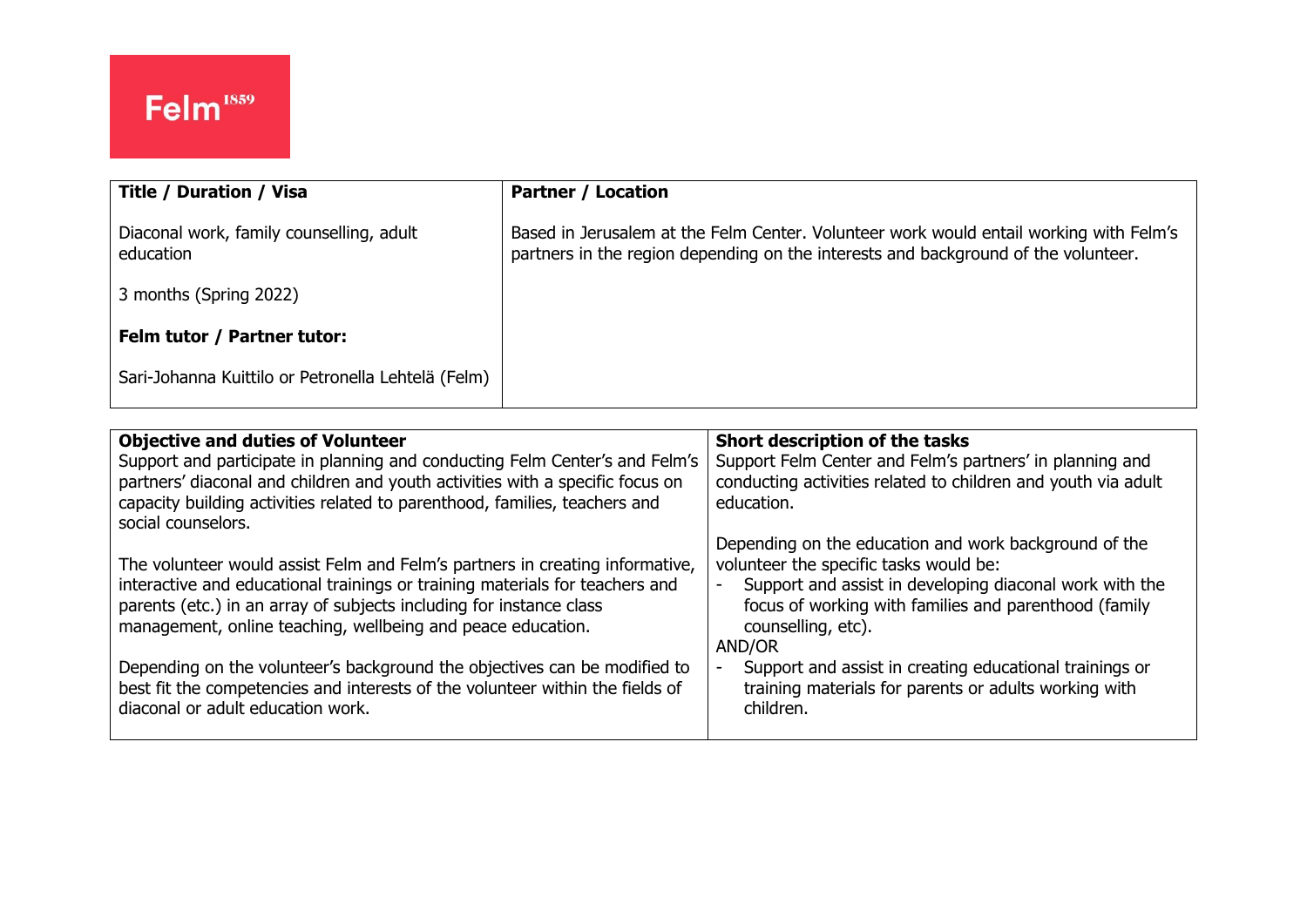#### Ļ **Competence / Qualifications / Language requirements:**

Meet the requirements of the Felm Volunteer program

Skilled in working with adults either in the sphere of diaconal work or adult education.

Minimum language requirement: Good written and spoken English, other relevant languages are considered an asset

Able to adjust and work in a multicultural working environment and with people from different backgrounds

## **Benefits and commitments:**

#### **Felm country office**

- Providing the tasks, materials and instructions for the Volunteer before volunteer period
- Felm will cover in-country expenses related to the volunteer task, such as work-related travel, sim-card and computer if necessary at work, etc.
- Advising the applicant with visa-procedures and providing Volunteer with visa invitation letter, and cover the costs if Volunteer needs extension of visa
- Providing a personal tutor and a draft program for the Volunteer period (incl. tutor discussions, starters session, mid-term discussion and evaluation session)
- Accommodation (furnished apartment or bedroom with shared kitchen and toilet)
- **•** Introducing the Volunteer to Felm's partners work in the project areas

### **Felm Helsinki office**

- Recruiting a suitable Felm Volunteer
- Providing the tasks, materials and instructions for the Volunteer
- Orientation session
- **E** Feedback session
- **•** Travel insurance
- Criminal records extract for volunteering if tasks include working with children
- Small reimbursement of expenses

#### **Felm Volunteer**

■ Following the FELM Volunteer agreement and its quidelines